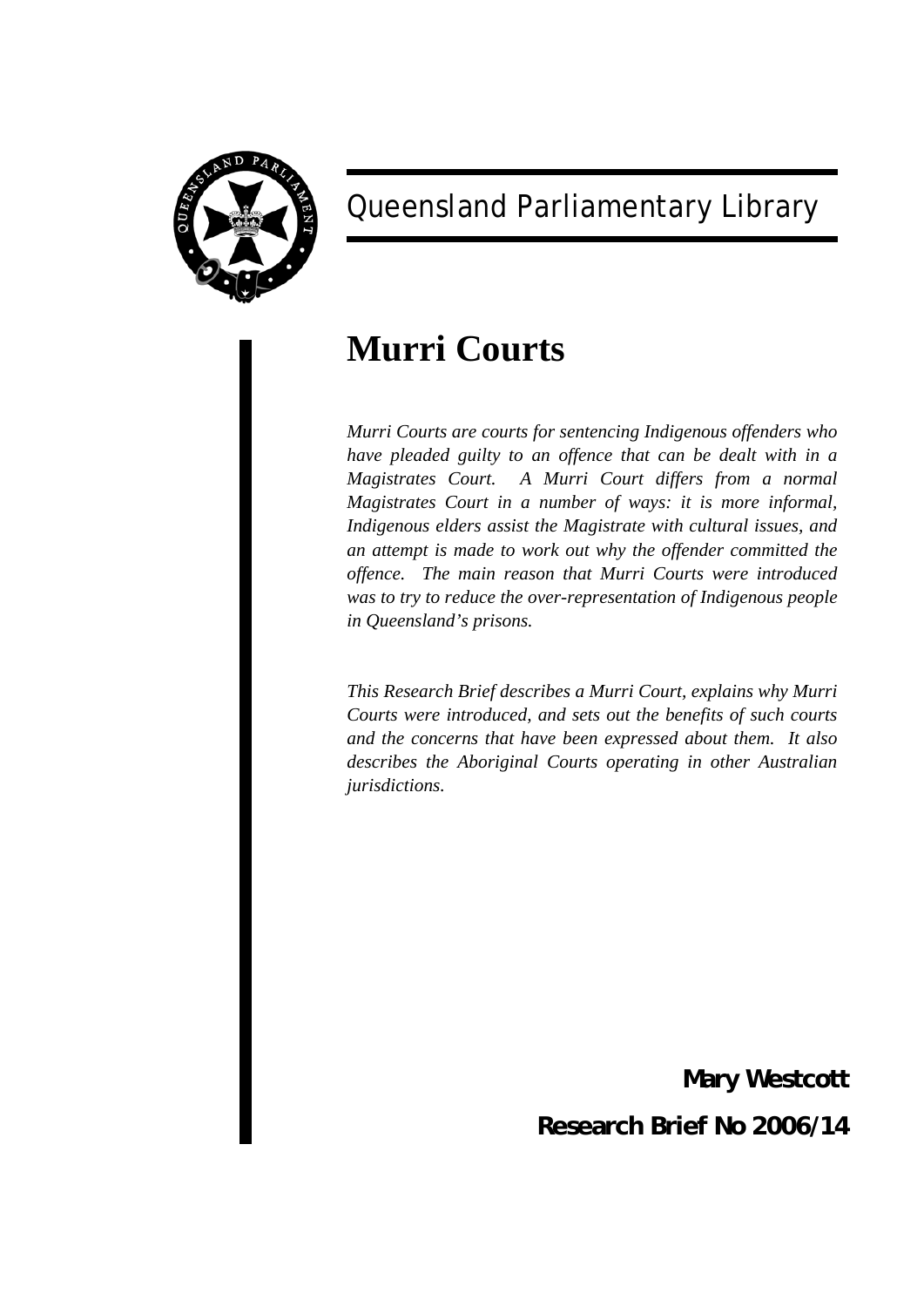## **Queensland Parliamentary Library Research Publications and Resources Section**

| Ms Karen Sampford, Director                              | $(07)$ 3406 7116 |
|----------------------------------------------------------|------------------|
| Mrs Nicolee Dixon, Senior Parliamentary Research Officer | $(07)$ 3406 7409 |
| Ms Renee Giskes, Parliamentary Research Officer          | $(07)$ 3406 7241 |

Research Publications are compiled for Members of the Queensland Parliament, for use in parliamentary debates and for related parliamentary purposes. Information in publications is current to the date of publication. Information on legislation, case law or legal policy issues does not constitute legal advice.

Research Publications on Bills reflect the legislation as introduced and should not be considered complete guides to the legislation. To determine whether a Bill has been enacted, or whether amendments have been made to a Bill during consideration in detail, the Queensland Legislation Annotations, prepared by the Office of the Queensland Parliamentary Counsel, or the Bills Update, produced by the Table Office of the Queensland Parliament, should be consulted. Readers should also refer to the relevant Alert Digest of the Scrutiny of Legislation Committee of the Queensland Parliament.

## **© Queensland Parliamentary Library, 2006**

**ISSN 1443-7902 ISBN 1 921056 30 4 APRIL 2006** 

Copyright protects this publication. Except for purposes permitted by the Copyright Act 1968, reproduction by whatever means is prohibited, other than by Members of the Queensland Parliament in the course of their official duties, without the prior written permission of the Clerk of the Parliament on behalf of the Parliament of Queensland.

Inquiries should be addressed to: Director, Research Publications & Resources Queensland Parliamentary Library Parliament House George Street, Brisbane QLD 4000 Ms Karen Sampford. (Tel: 07 3406 7116) Email: [Karen.Sampford@parliament.qld.gov.au](mailto:Karen.Sampford@parliament.qld.gov.au)

Information about Research Publications can be found on the Internet at: [www.parliament.qld.gov.au/publications](http://www.parliament.qld.gov.au/publications)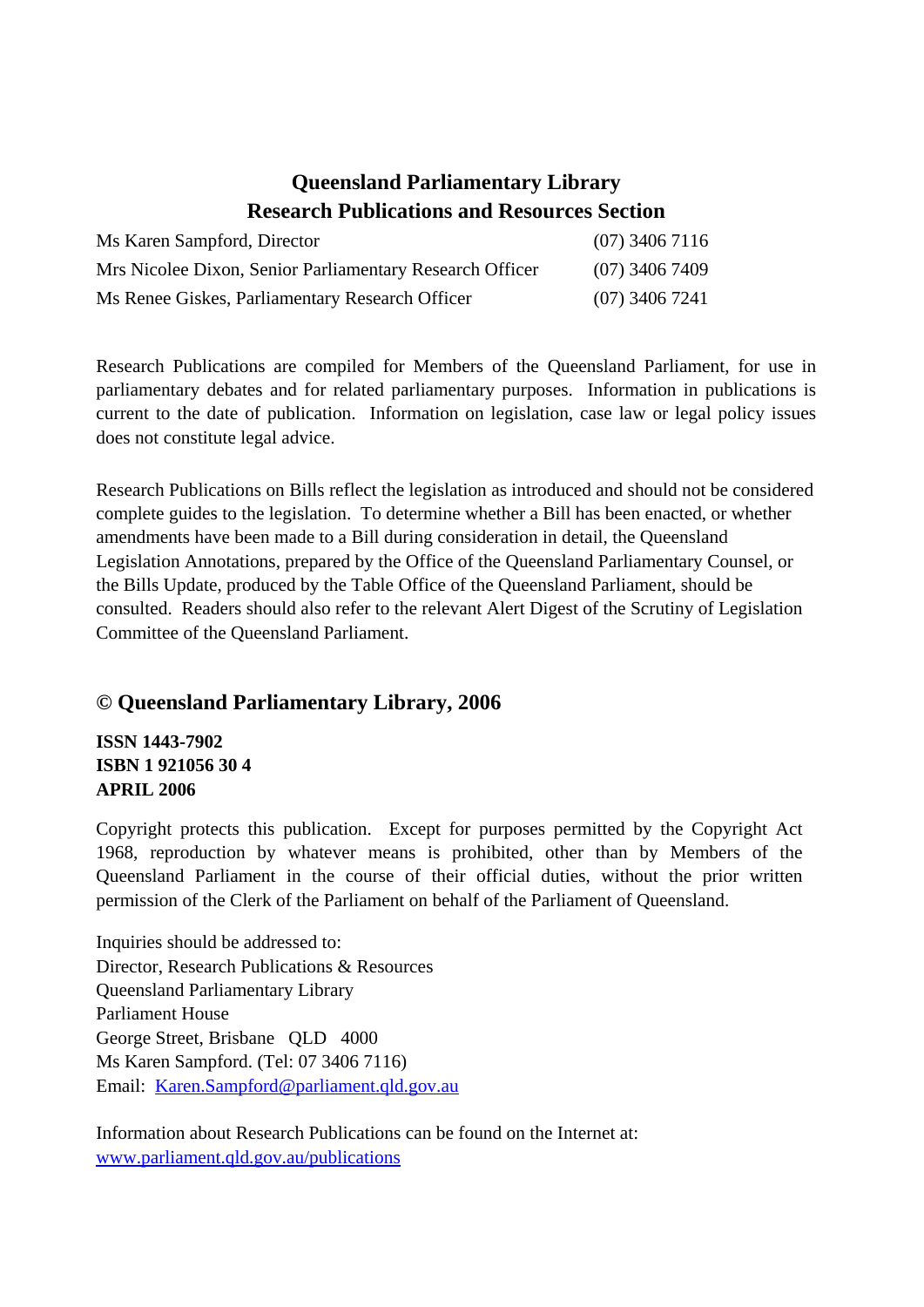## **CONTENTS**

| 1              |       |                                              |  |  |  |
|----------------|-------|----------------------------------------------|--|--|--|
| $\overline{2}$ |       |                                              |  |  |  |
| 3              |       |                                              |  |  |  |
| 4              |       | WHAT ARE THE BENEFITS OF MURRI COURTS? 4     |  |  |  |
| 5              |       | WHAT CONCERNS ARE THERE ABOUT MURRI COURTS?5 |  |  |  |
| 6              |       |                                              |  |  |  |
|                | 6.1   |                                              |  |  |  |
|                | 6.1.1 |                                              |  |  |  |
|                | 6.1.2 |                                              |  |  |  |
|                | 6.1.3 |                                              |  |  |  |
|                | 6.2   |                                              |  |  |  |
|                | 6.2.1 |                                              |  |  |  |
|                | 6.2.2 |                                              |  |  |  |
|                | 6.3   |                                              |  |  |  |
|                | 6.3.1 |                                              |  |  |  |
|                | 6.4   |                                              |  |  |  |
|                | 6.4.1 |                                              |  |  |  |
|                | 6.5   |                                              |  |  |  |
| 7              |       |                                              |  |  |  |
|                |       |                                              |  |  |  |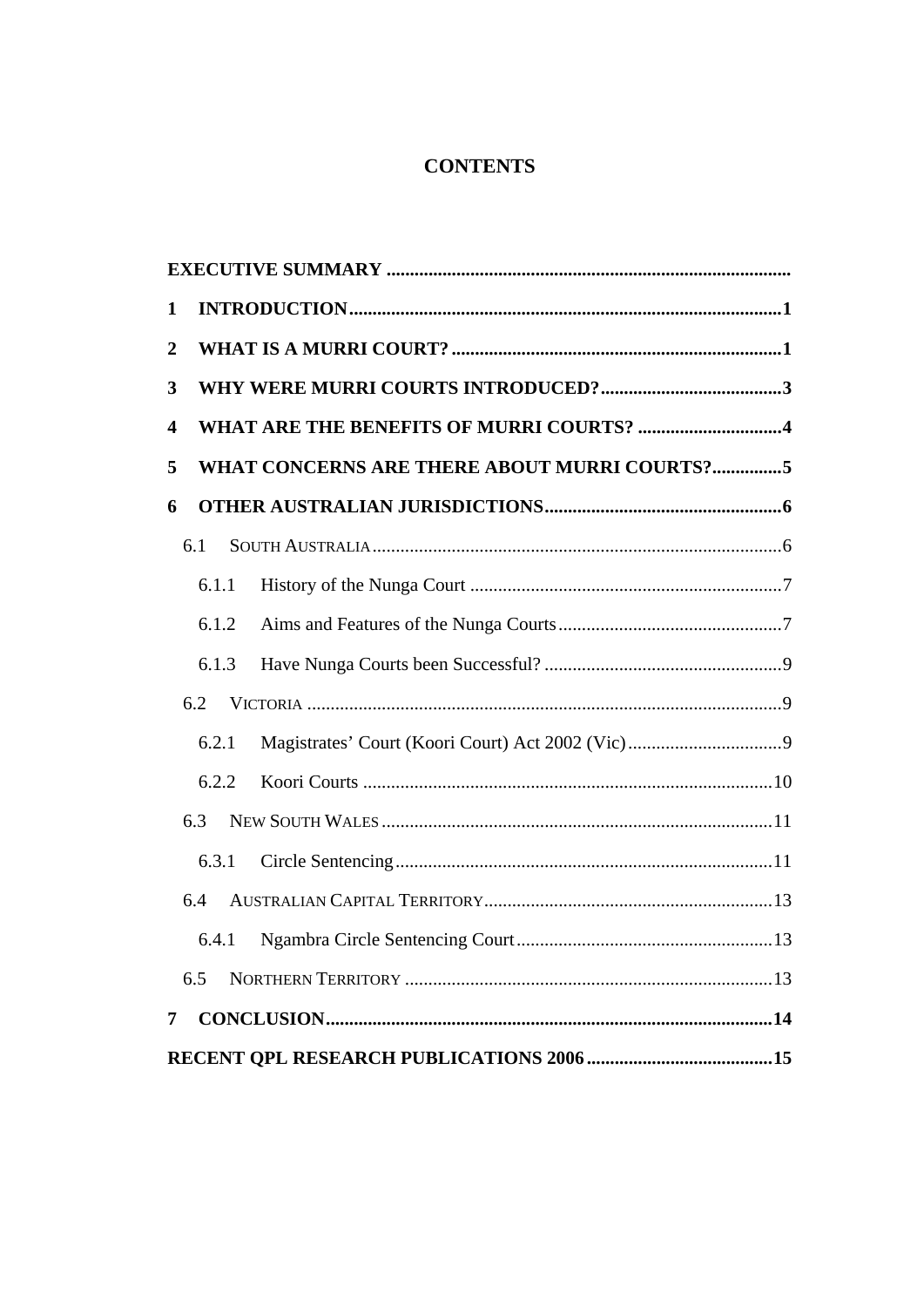## **EXECUTIVE SUMMARY**

A Murri Court is a court for sentencing Aboriginal, Torres Strait Islander and South Sea Islander offenders who have pleaded guilty to an offence which is able to be heard by a magistrate. It is less intimidating than a normal Magistrates Court and the magistrate is assisted in a number of ways by Indigenous Elders. The first Murri Court sat in Brisbane in 2002. Murri Courts have since been established in Rockhampton and Mt Isa: **pages 1 – 3**.

Murri Courts were introduced with the overriding aim of reducing the number of Indigenous offenders in prison: **pages**  $3 - 4$ . They have been credited with reducing recidivism rates and increasing Indigenous attendance in court: **pages 4 – 5**. However, concerns have been expressed that Murri Courts are too lenient and divisive to the community: **pages 5 - 6**.

Aboriginal courts have been established in a number of Australian jurisdictions. This Research Brief describes the Nunga Court of South Australia and the Victorian Koori Court, as well as Circle Sentencing in New South Wales and the Australian Capital Territory: **pages 6 - 13**. It briefly mentions the Northern Territory where Indigenous customary law can be taken into account when sentencing an offender: **page 13**.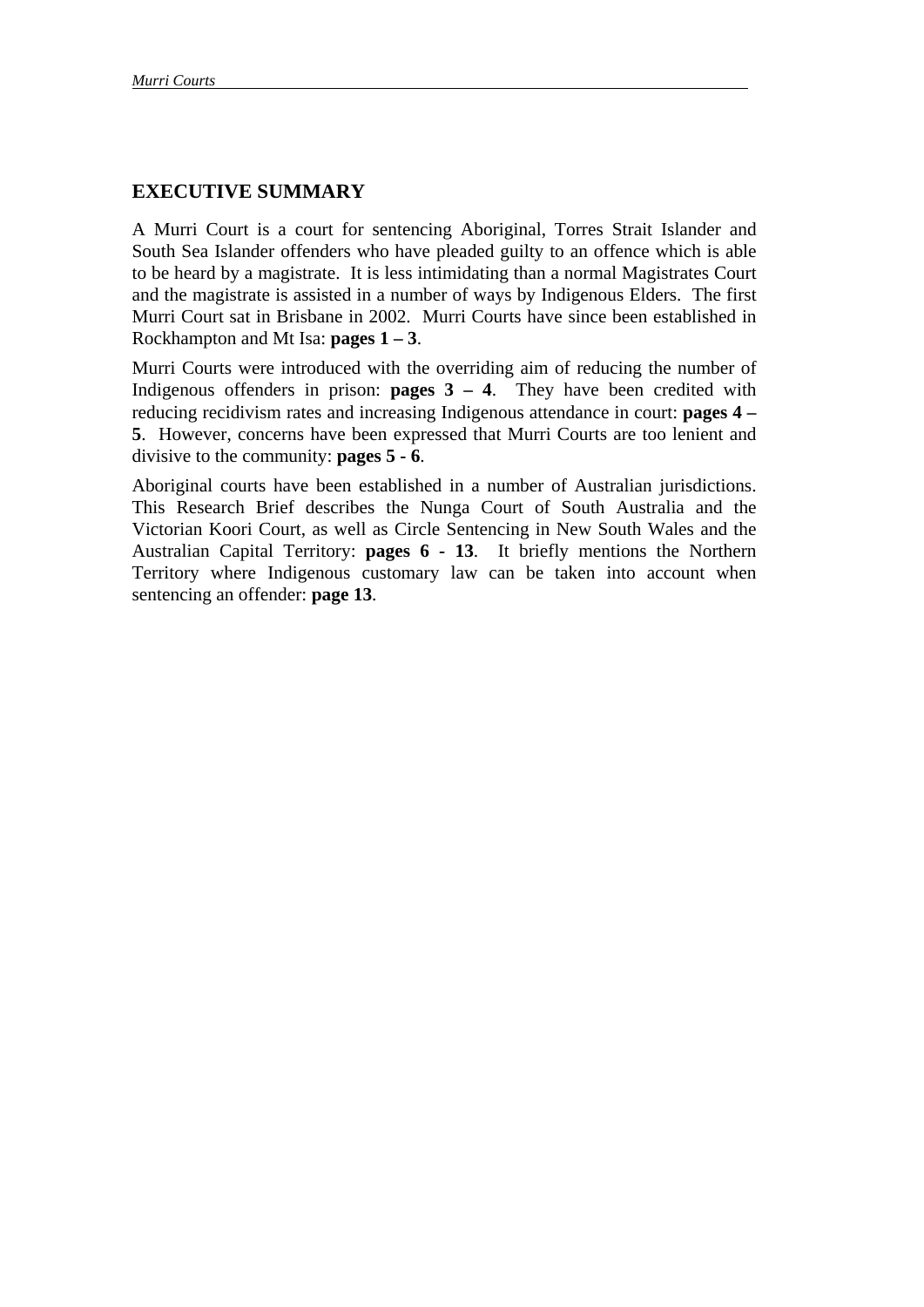$\overline{a}$ 

## <span id="page-4-0"></span>**1 INTRODUCTION**

In November 2005, the Queensland Attorney-General and Minister for Justice the Hon Linda Lavarch MP released a discussion paper titled "Review of the Murri Court: Have your say" (the Discussion Paper). It sought comment on a number of issues related to the Murri Court prior to a review of the court by the Department of Justice and Attorney-General. The Department's report, which will summarise the responses received during the consultation period and recommend improvements to the Murri Court, was to be provided to the Attorney-General in February 2006.

This Research Brief describes the way the Murri Court is conducted and why Murri Courts were introduced. It looks at the benefits which can be derived from Murri Courts, as well as criticisms that have been levelled against them. Some of the other Australian jurisdictions have similar courts (the Circle Court in New South Wales, the Koori Court in Victoria, the Ngambra Circle Court in the Australian Capital Territory and the Nunga Court in South Australia); this Research Brief will discuss each of these courts.

## **2 WHAT IS A MURRI COURT?**

A Murri Court is a Magistrates Court for sentencing Aboriginal, Torres Strait Islander and South Sea Islander offenders who plead guilty to an offence. The offence must fall within the jurisdiction of the Magistrates Courts of Queensland.[1](#page-4-1)

A magistrate presides over the Murri Court and decides the sentence for the offender. However, before deciding on an appropriate sentence, the magistrate talks to the offender, his or her support person and legal representative, the police prosecutor, an Elder and a Corrective Services representative seeking their input.<sup>[2](#page-4-2)</sup>

Murri Courts are held in the Roma Street Magistrates Court in Brisbane (on Wednesday afternoons), as well as at the Mt Isa Courthouse and at Rockhampton (one afternoon a month for adults and one afternoon a month for juveniles). In most Murri Courts, the magistrate does not wear robes, the police prosecutors do not wear uniforms, the defendant can bring a support person as well as a lawyer,

<span id="page-4-1"></span><sup>1</sup> Department of Justice and Attorney-General, *The Murri Court*, Fact Sheet C11, May 2005, p 1 downloaded on 14 February 2006 from website at [http://www.justice.qld.gov.au](http://www.justice.qld.gov.au/)

<span id="page-4-2"></span><sup>2</sup> Department of Justice and Attorney-General, *The Murri Court*, Fact Sheet C11, May 2005, p 1 downloaded on 14 February 2006 from website at [http://www.justice.qld.gov.au](http://www.justice.qld.gov.au/)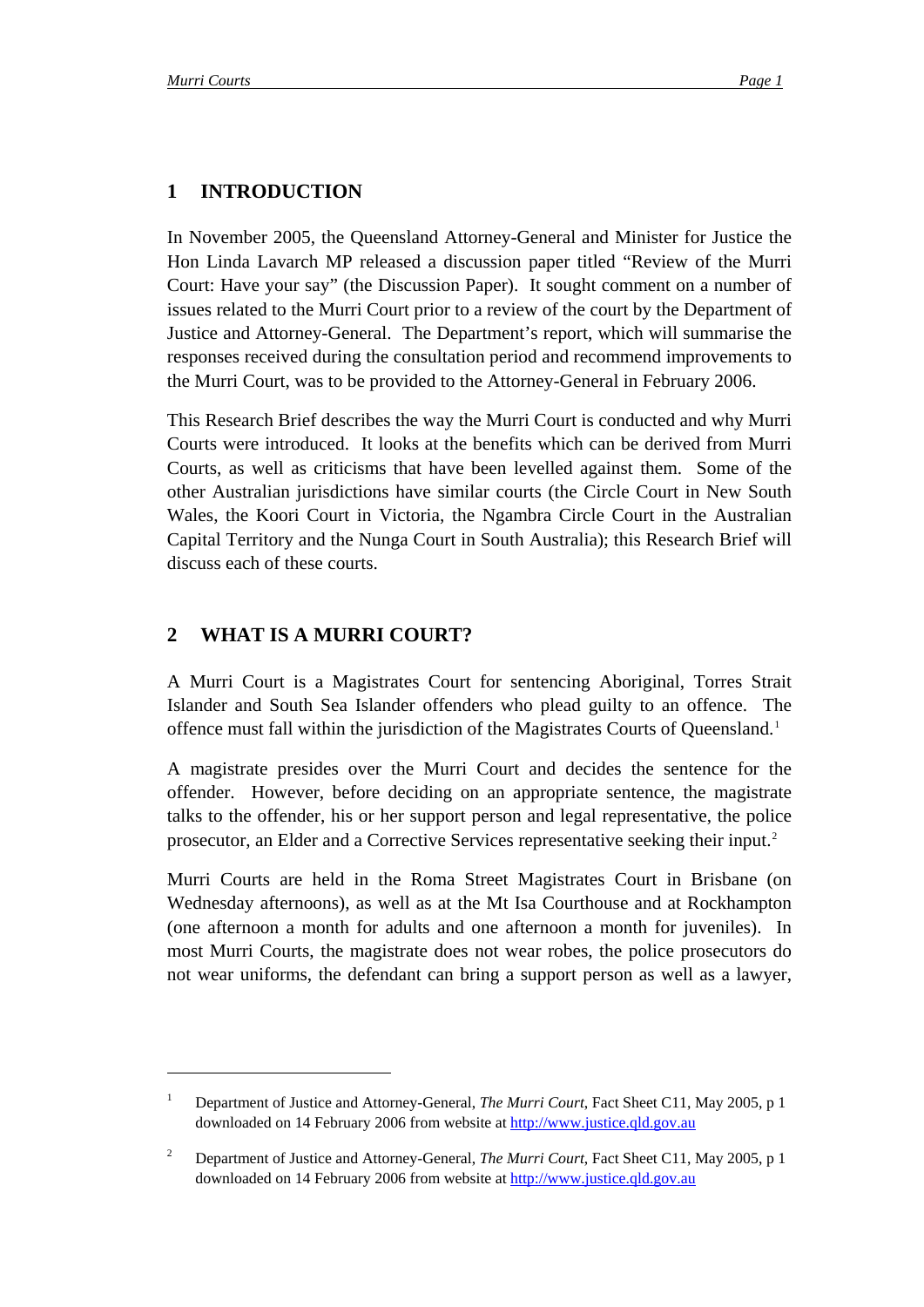and all relevant parties sit around a conference table with an Elder sitting next to the magistrate. $3$ 

In a Murri Court, Elders assist the magistrate in a number of ways including:<sup>[4](#page-5-1)</sup>

- advising the magistrate on cultural issues:
- providing background information about the offender;
- explaining the meaning of the magistrate's questions or concerns to the offender if required;
- acting as a liaison with local indigenous communities; and
- providing advice to the magistrate on the appropriateness of proposed court orders and conditions.

The magistrate may ask Corrective Services to prepare a case plan for an offender. This may be prepared in consultation with an Elder, the offender's family and the local community.<sup>[5](#page-5-2)</sup> The case plan may include drug, alcohol, psychological and violence treatment agencies.<sup>[6](#page-5-3)</sup>

Murri Courts are not expressly provided for in legislation;<sup>[7](#page-5-4)</sup> they "operate under the goodwill and commitment of individual magistrates".[8](#page-5-5) Section 9(2)(o) of the *Penalties and Sentences Act 1992* (Qld) requires a court in sentencing an Aboriginal or Torres Strait Islander offender to have regard to any relevant submissions made by a representative of the community justice group in the offender's community that are relevant to sentencing the offender, including, for example:

- the offender's relationship to the offender's community; or
- any cultural considerations; or

1

- <span id="page-5-3"></span>6 Department of Justice and Attorney-General, *The Murri Court*, Fact Sheet C11, May 2005, p 1 downloaded on 14 February 2006 from website at [http://www.justice.qld.gov.au](http://www.justice.qld.gov.au/)
- <span id="page-5-4"></span>7 One of the reasons for the review of the Murri Court was to determine whether new laws are needed for its continued operation.
- <span id="page-5-5"></span>8 Hon Linda Lavarch MP, Minister for Justice and Attorney-General, Ministerial Statement, *Queensland Parliamentary Debates*, 8 November 2005, pp 3713 – 3714, p 3713.

<span id="page-5-0"></span><sup>3</sup> Department of Justice and Attorney-General, *Review of the Murri Court: Have your say*, downloaded 14 February 2006 from website at <http://www.justice.qld.gov.au/courts/MurriCourtReview.htm>

<span id="page-5-1"></span><sup>4</sup> Department of Justice and Attorney-General, *The Murri Court*, Fact Sheet C11, May 2005, p 2 downloaded on 14 February 2006 from website at [http://www.justice.qld.gov.au](http://www.justice.qld.gov.au/)

<span id="page-5-2"></span><sup>5</sup> Department of Justice and Attorney-General, *The Murri Court*, Fact Sheet C11, May 2005, p 1 downloaded on 14 February 2006 from website at [http://www.justice.qld.gov.au](http://www.justice.qld.gov.au/)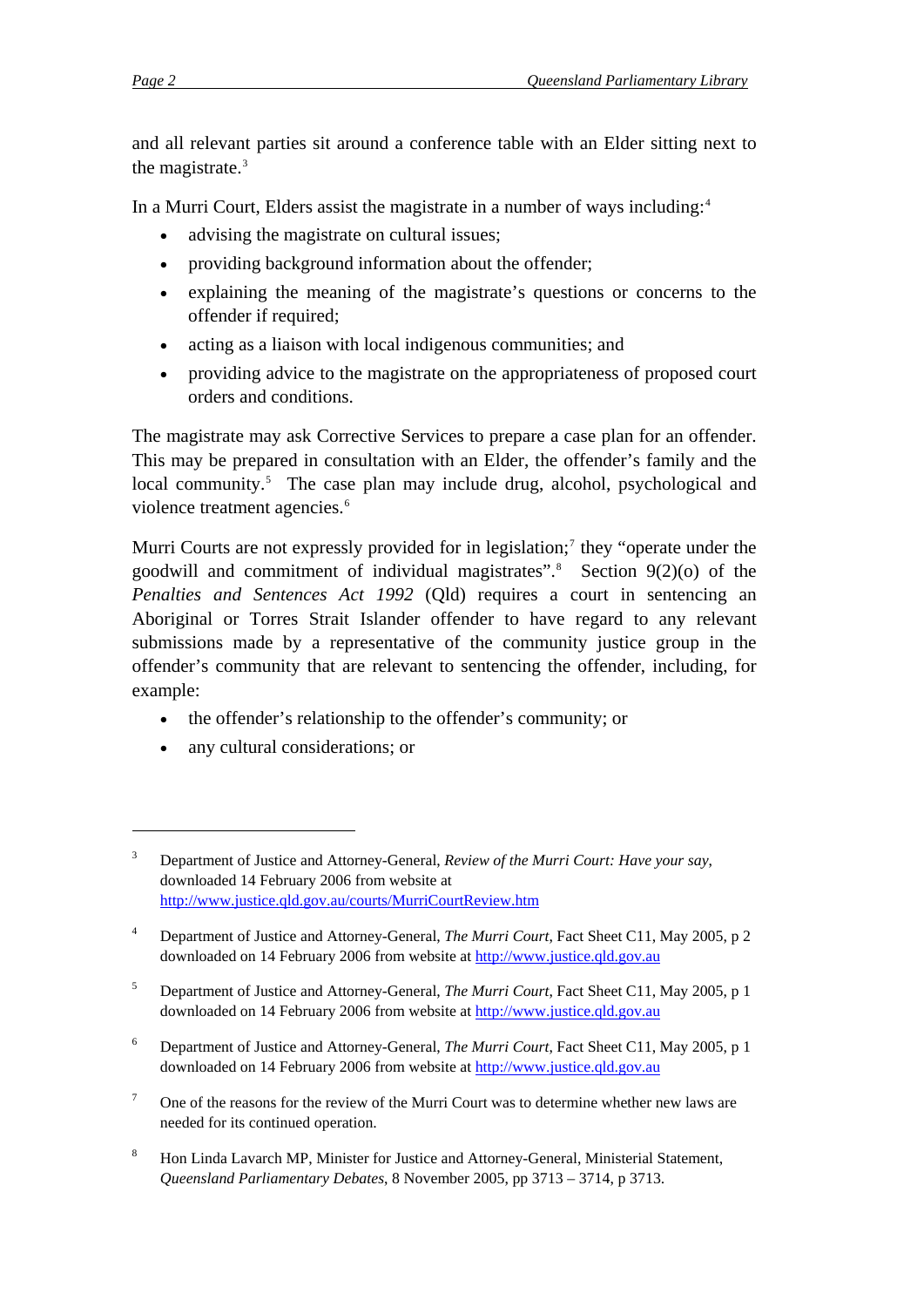<span id="page-6-0"></span>• any considerations relating to programs and services established for offenders in which the community justice group participates.

The magistrate is also to take into account any other relevant circumstance: s 9(2)(q). When section 9(2)(o) of the *Penalties and Sentences Act 1992* (Qld) was introduced in 2000,<sup>[9](#page-6-0)</sup> the Chairperson of the Palm Island Community Justice Group, Peena Geia, stated: "I think it's a very wise move on the part of the government. We're the ones that know our people best. Nobody knows and understands our people better than us".<sup>[10](#page-6-0)</sup>

## **3 WHY WERE MURRI COURTS INTRODUCED?**

In 1991, the Royal Commission into Aboriginal Deaths in Custody released its report which contained a number of recommendations related to reducing the number of Aborigines in prison.<sup>[11](#page-6-0)</sup> Amongst other things, it recommended that Aboriginal people be recruited as court staff and interpreters, that there be crosscultural training for court personnel, and "that there should be consultation with 'discrete' or 'remote' Aboriginal communities in relation to appropriate sentencing."[12](#page-6-0) In an article on Aboriginal Courts in *Current Issues in Criminal Justice*, Mark Harris commented:<sup>[13](#page-6-0)</sup>

*The need for innovations in … [the area of sentencing] is understandable given that something approaching 90 per cent of Aboriginal offenders are dealt with in courts of the first instance and nearly 80 per cent of these matters proceed by way of a guilty plea. Given that much of the focus is upon the sentencing of the offender, there is clearly a strong case for a sentencing program that acknowledges the importance of Indigenous community concerns.* 

The Murri Court Fact Sheet produced by the Queensland Department of Justice and Attorney-General states that Murri Courts were introduced in Queensland to give magistrates "more culturally appropriate sentencing options"[14](#page-6-0) to try to redress the

<sup>9</sup> Mirror provisions were introduced into the *Juvenile Justice Act 1992* (Qld) and the *Children's Court Act 1992* (Qld) at the same time.

Mark Harris, 'From Australian Courts to Aboriginal Courts in Australia – Bridging the Gap', *Current Issues in Criminal Justice*, 16(1) July 2005, p 32.

<sup>&</sup>lt;sup>11</sup> Elena Marchetti and Kathleen Daly, 'Indigenous Courts and Justice Practices in Australia', *Trends & Issues in Crime and Criminal Justice,* No 277, May 2004, pp 2.

 $12$  Harris, p 30.

<sup>13</sup> Harris, p 30, citing C Cunneen, 'Judicial Racism' in S McKillop (ed), *Aboriginal Justice Issues AIC Conference Proceedings No 21*, AIC, Canberra, p 121.

<sup>14</sup> Department of Justice and Attorney-General, *The Murri Court*, Fact Sheet C11, May 2005, p 1 downloaded on 14 February 2006 from website at [http://www.justice.qld.gov.au](http://www.justice.qld.gov.au/)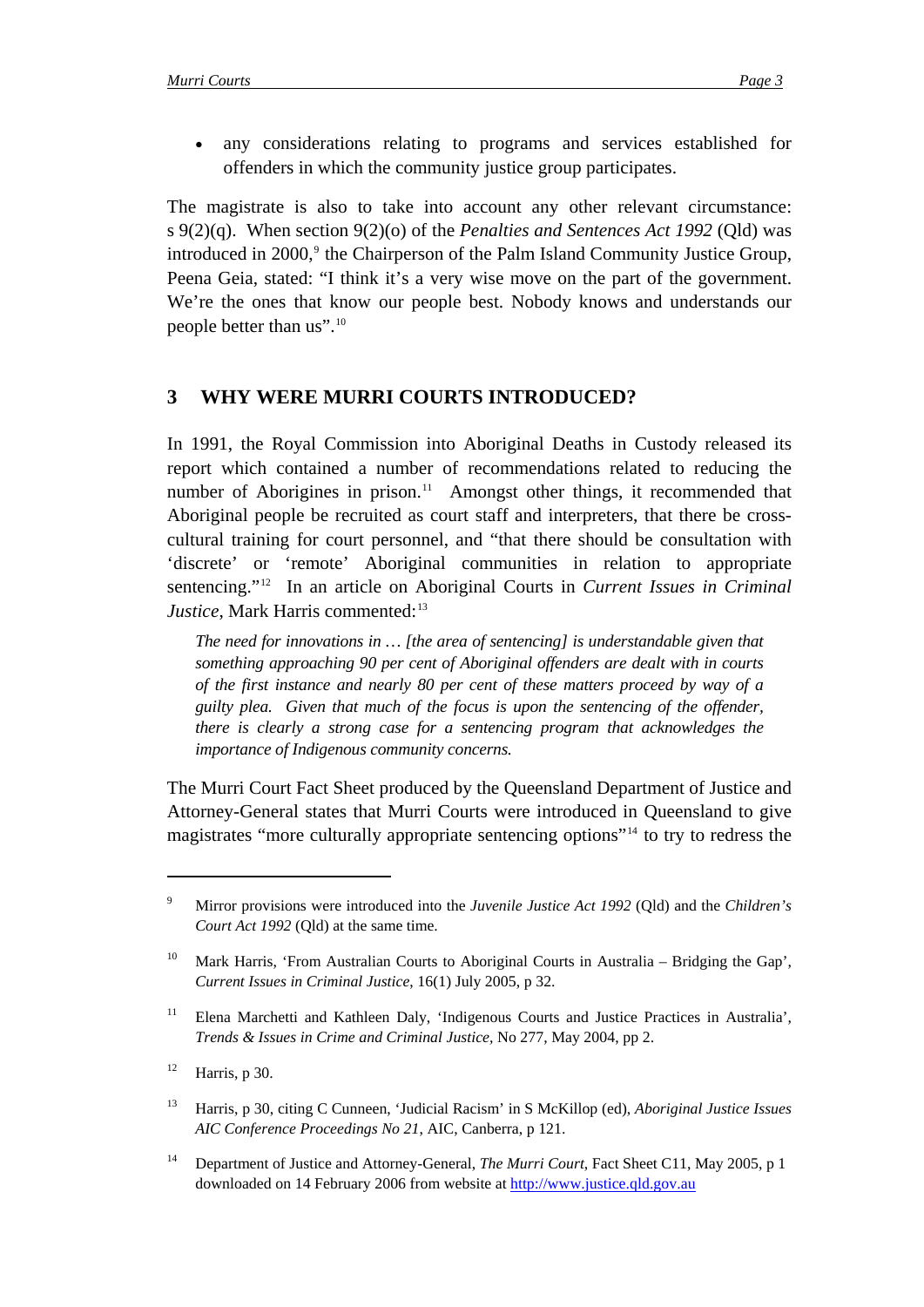1

<span id="page-7-0"></span>imbalance between the percentage of indigenous Queenslanders in the community  $(2.5\% \text{ of}$  Queensland's population<sup>[15](#page-7-0)</sup>) and the percentage of indigenous Queenslanders in the State's prisons  $(25\%$  of Queensland's prison population<sup>[16](#page-7-0)</sup>).

It was also hoped that less indigenous offenders would fail to appear in court as this can lead to a warrant for arrest and imprisonment. Other aims of the Murri Court are to decrease the recidivism rate of Murri offenders and reduce the number of court orders which are breached.[17](#page-7-0)

## **4 WHAT ARE THE BENEFITS OF MURRI COURTS?**

The Discussion Paper states that the benefits of the Murri Court are as follows:<sup>[18](#page-7-0)</sup>

*The Murri Court can be very powerful on a spiritual or emotional level. It uses the natural authority of Elders to condemn the offender's actions but support him or her as a person. It formalises the authority of Elders, enhances respect for Elders and encourages the community and different government agencies to work together. It is less alienating for Indigenous people and as a result, Indigenous people may be more likely to attend court and less likely to re-offend.* 

A Murri Court is less intimidating than a normal Magistrates Court because the Magistrate does not wear robes and sits at the same level as everyone else (except in Rockhampton), and the offender is able to bring a support person who can contribute to the sentencing discussion. Because the court is less intimidating, more offenders appear when required.<sup>[19](#page-7-0)</sup> In a Murri Court, the offender, Elders and other relevant parties discuss why the offender committed the offence and make recommendations to the magistrate as to the sentence. This provides for a more "culturally appropriate" sentence than would a normal Magistrates Court. While

<sup>15</sup> Department of Justice and Attorney-General, *The Murri Court*, Fact Sheet C11, May 2005, p 1 downloaded on 14 February 2006 from website at [http://www.justice.qld.gov.au](http://www.justice.qld.gov.au/)

<sup>16</sup> Department of Justice and Attorney-General, *The Murri Court*, Fact Sheet C11, May 2005, p 1 downloaded on 14 February 2006 from website at [http://www.justice.qld.gov.au](http://www.justice.qld.gov.au/) 

<sup>&</sup>lt;sup>17</sup> Department of Justice and Attorney-General, *The Murri Court*, Fact Sheet C11, May 2005, p 1 downloaded on 14 February 2006 from website at [http://www.justice.qld.gov.au](http://www.justice.qld.gov.au/)

<sup>18</sup> Department of Justice and Attorney-General, *Review of the Murri Court: Have your say*, p5, downloaded 14 February 2006 from website at <http://www.justice.qld.gov.au/courts/MurriCourtReview.htm>

<sup>&</sup>lt;sup>19</sup> Judge MP Irwin, Chief Magistrate, 'Queensland Magistracy – Past Present and Future'', Bar Practice Course, 23 July 2004, p 8, downloaded on 24 February 2006 from website at [http://www.courts.qld.gov.au](http://www.courts.qld.gov.au/)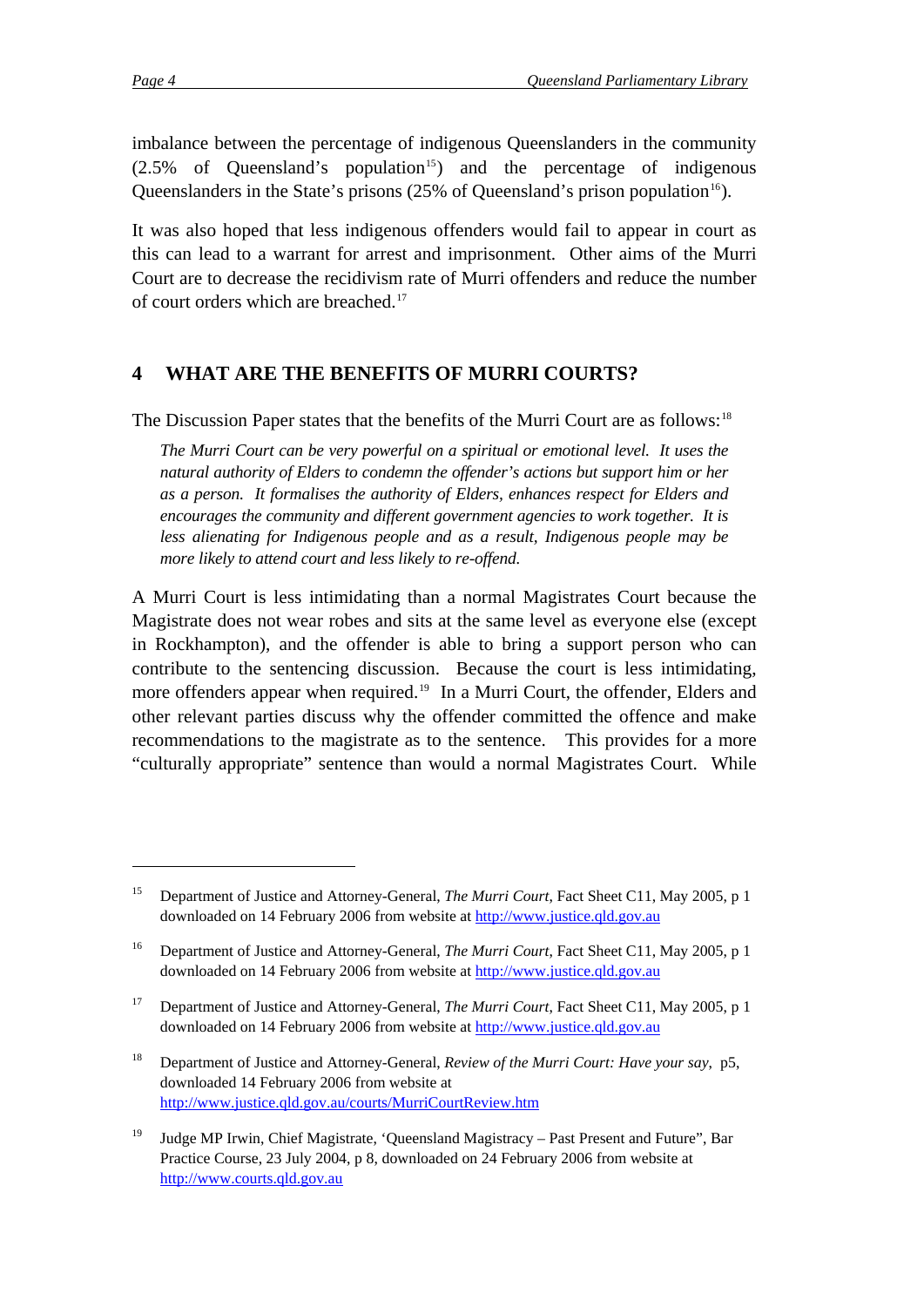<span id="page-8-0"></span>offenders will be imprisoned in "appropriate cases",<sup>[20](#page-8-0)</sup> sentences are aimed at encouraging the person not to reoffend by placing him or her in relevant programs, such as drug rehabilitation.

Annette Hennessy, the Regional Coordinating Magistrate, Central Region of Queensland, states that four out of every five offenders who have appeared before the Murri Court have not re-offended, "and that rate of success should be proof enough to anybody."[21](#page-8-0)

## **5 WHAT CONCERNS ARE THERE ABOUT MURRI COURTS?**

Murri courts have been described as a "soft option"<sup>[22](#page-8-0)</sup> and as "divisive, racially discriminatory"[23](#page-8-0). It has also been said that Murri Courts "represent a continuance of the colonial practice of co-opting members of the indigenous community to police members of their own community."[24](#page-8-0) In addition, it has been argued that Murri Courts only recognise customary law which is acceptable to non-Indigenous people and this means that there is not full recognition of Indigenous law.[25](#page-8-0)

When the Queensland Labor Party introduced the Penalties and Sentences and Other Acts Amendment Bill 2000 into Parliament to provide for the input of community justice groups when Aboriginal and Torres Strait Islander offenders are sentenced, concerns were raised by a National Party Member of Parliament that there may be "dissent and division" in the community if changes went beyond

<sup>24</sup> Harris, p 34.

<sup>&</sup>lt;sup>20</sup> Judge MP Irwin, Chief Magistrate, 'Oueensland Magistracy – Past Present and Future'', Bar Practice Course, 23 July 2004, p 9, downloaded on 24 February 2006 from website at [http://www.courts.qld.gov.au](http://www.courts.qld.gov.au/)

<sup>&</sup>lt;sup>21</sup> Russell Grenning, "In Black and White: Magistrate Annette Hennessy and the Murri Court", *Proctor,* 25(1) February 2005, p 16.

<sup>&</sup>lt;sup>22</sup> Hon Matthew Foley MP, Attorney-General and Minister for Justice and Minister for The Arts, Penalties and Sentences and Other Acts Amendment Bill 2000, *Queensland Parliamentary Debates*, 5 October 2000, pp 3539 – 3542, p 3540.

<sup>&</sup>lt;sup>23</sup> Peter Prenzler MP, Penalties and Sentences and Other Acts Amendment Bill 2000 (Qld), *Queensland Parliamentary Debates*, 5 October 2000, pp 3536 – 3539, p 3537.

<sup>&</sup>lt;sup>25</sup> Harris, p 36.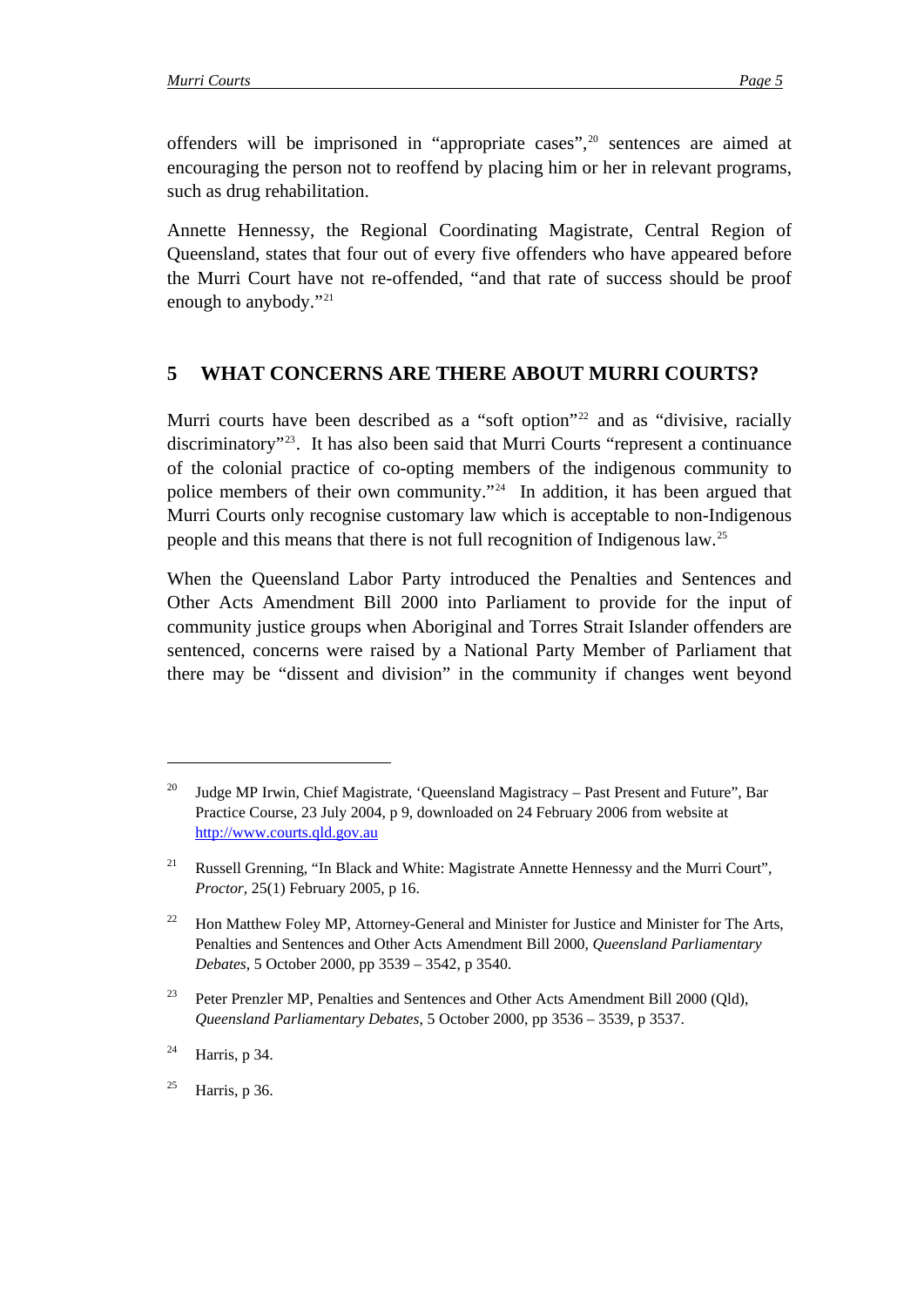<span id="page-9-0"></span>"consideration of cultural issues and customary law issues".<sup>[26](#page-9-0)</sup> Another Member<sup>[27](#page-9-0)</sup> stated:<sup>[28](#page-9-0)</sup>

*Any legislation that specifies a particular group or race to the exclusion of others is obviously discriminatory and divisive. … We do not agree with a percentage of Australia's population having separate services, a separate welfare system, separate land title rights and now sentencing laws separate from the rest of our population. We believe that this is highly divisive …* 

## **6 OTHER AUSTRALIAN JURISDICTIONS**

This section of the Research Brief discusses the Aboriginal Courts which have been introduced in South Australia, Victoria, New South Wales and the Australian Capital Territory to sentence Aboriginal offenders. It also briefly mentions the Northern Territory which, unlike the other States and Territories, legislatively recognises customary law when sentencing Aboriginal offenders.

South Australia was the first jurisdiction to introduce an Aboriginal Court – the Nunga Court. The Nunga Court seeks to be less alienating to Aborigines by allowing offenders and their support persons to speak directly to the magistrate. Elders assist the magistrate with cultural issues and help formulate a suitable sentence for the offender. However, it is the magistrate who decides the sentence. Both Queensland and Victoria based their Aboriginal Courts – the Murri Court and the Koori Court, respectively – on the Nunga Court.

New South Wales and the Australian Capital Territory have introduced Circle Sentencing for the sentencing of some Aboriginal offenders. Circle Sentencing involves the offender, victim, Elders and other participants sitting in a circle to discuss the offence and determine a suitable sentence for the offender.

#### **6.1 SOUTH AUSTRALIA**

1

South Australia was the first jurisdiction to introduce an Aboriginal Court<sup>[29](#page-9-0)</sup> for sentencing Aboriginal offenders. The Nunga Court was the model for the Queensland Murri Courts and Victorian Koori Courts.

<sup>&</sup>lt;sup>26</sup> Lawrence Springborg MP, Penalties and Sentences and Other Acts Amendment Bill 2000 (Qld), *Queensland Parliamentary Debates*, 5 October 2000, pp 3529 – 3536, p 3533.

 $27$  A member of the City Country Alliance.

<sup>&</sup>lt;sup>28</sup> Peter Prenzler MP, Penalties and Sentences and Other Acts Amendment Bill 2000 (Qld), *Queensland Parliamentary Debates*, 5 October 2000, pp 3536 – 3539, p 3537.

<sup>&</sup>lt;sup>29</sup> In South Australia the Aboriginal Court is called the Nunga Court.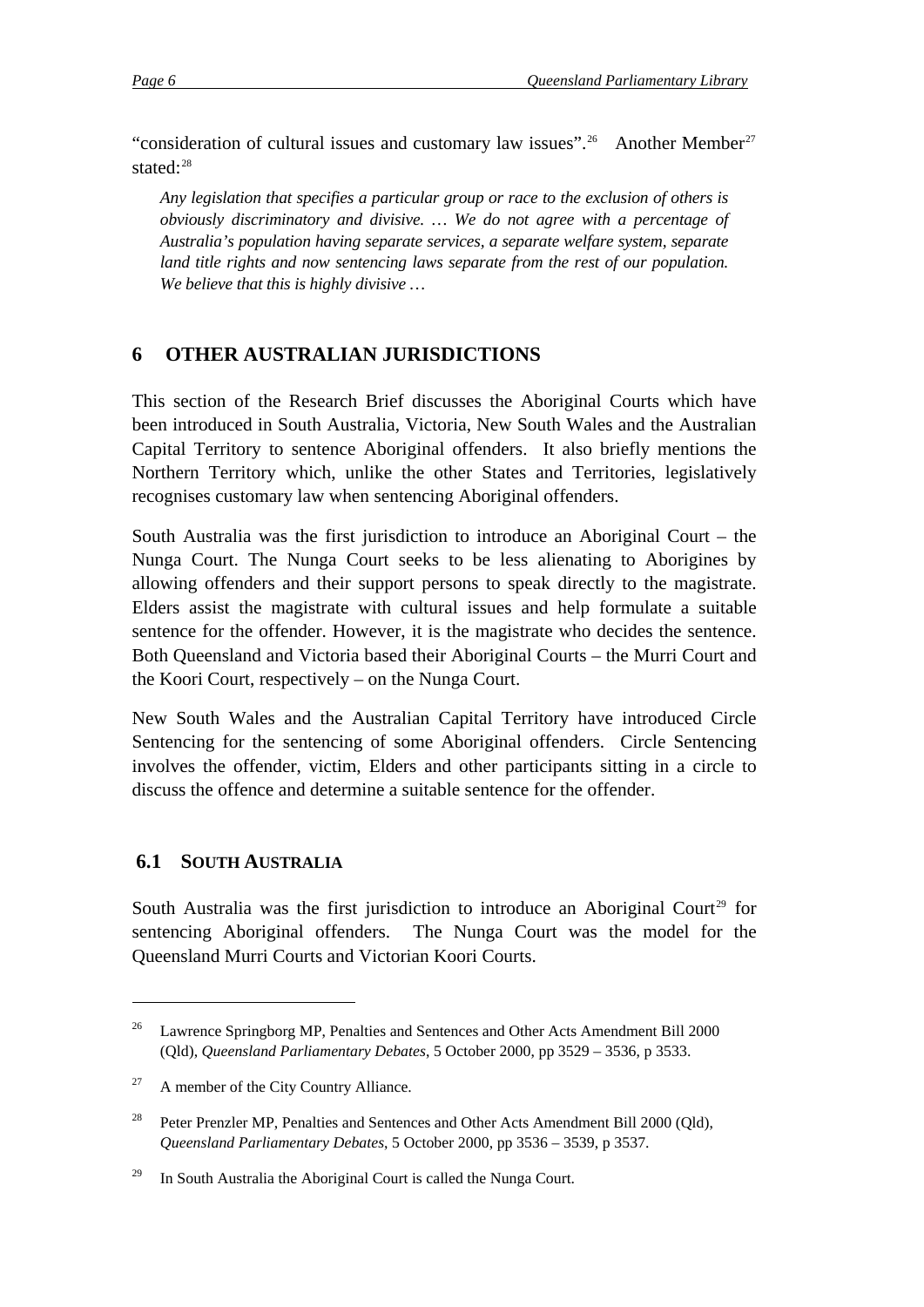## <span id="page-10-0"></span>**6.1.1 History of the Nunga Court**

South Australian Magistrate Chris Vass set up the first Nunga Court in 1999 after discussions with others including Aboriginal community groups, State Government agencies, the Aboriginal Legal Rights Movement, police prosecutors, solicitors, other magistrates and Aborigines.[30](#page-10-0) The reason that Mr Vass considered such a court would be beneficial was because: $31$ 

*there was enormous dissatisfaction with the court system as it was. There was a lack of trust, a lot of frustration about [Aborigines] not being able to have their say in court … they felt that lawyers were often not putting their story across the way they wanted.* 

Aboriginal Court Days are held at Port Adelaide Magistrates Court (one day a fortnight) and at the Magistrates Courts at Murray Bridge and Port Augusta (one day a month).<sup>[32](#page-10-0)</sup> To be eligible to be sentenced by a Nunga Court, an offender must plead guilty to an offence committed within the relevant Magistrate Court area, and the charges must be able to be heard by a Magistrate. Charges can only be transferred from another court to a Nunga Court in certain circumstances.<sup>[33](#page-10-0)</sup>

There is no specific legislation covering Nunga Courts. Like other courts, Nunga Courts are bound by the *Criminal Law (Sentencing) Act 1988* (SA). [34](#page-10-0)

#### **6.1.2 Aims and Features of the Nunga Courts**

In an Information Bulletin on Nunga Courts prepared for the South Australian Office of Crime Statistics and Research, a number of aims of the Courts were identified. These are:<sup>[35](#page-10-0)</sup>

 $33$  Welch, p 5.

<sup>30</sup> Colleen Welch, "South Australian Courts Administration Authority: Aboriginal Court Day and Aboriginal Justice Officers, *Indigenous Law Bulletin*, 5(14) January 2002, pp 5 – 6, p 5.

<sup>31</sup> Chris Vass quoted in John Tomaino, *Aboriginal (Nunga) Courts* (Information Bulletin), Office of Crime Statistics and Research, Government of South Australia, p 2, downloaded 14 February 2006 from website at [http://www.ocsar.sa.gov.au/docs/information\\_bulletins/IB39.pdf](http://www.ocsar.sa.gov.au/docs/information_bulletins/IB39.pdf)

<sup>32</sup> John Tomaino, *Aboriginal (Nunga) Courts* (Information Bulletin), Office of Crime Statistics and Research, Government of South Australia, p 2, downloaded 14 February 2006 from website at [http://www.ocsar.sa.gov.au/docs/information\\_bulletins/IB39.pdf](http://www.ocsar.sa.gov.au/docs/information_bulletins/IB39.pdf)

<sup>34</sup> John Tomaino, *Aboriginal (Nunga) Courts* (Information Bulletin), Office of Crime Statistics and Research, Government of South Australia, p 2, downloaded 14 February 2006 from website at [http://www.ocsar.sa.gov.au/docs/information\\_bulletins/IB39.pdf](http://www.ocsar.sa.gov.au/docs/information_bulletins/IB39.pdf)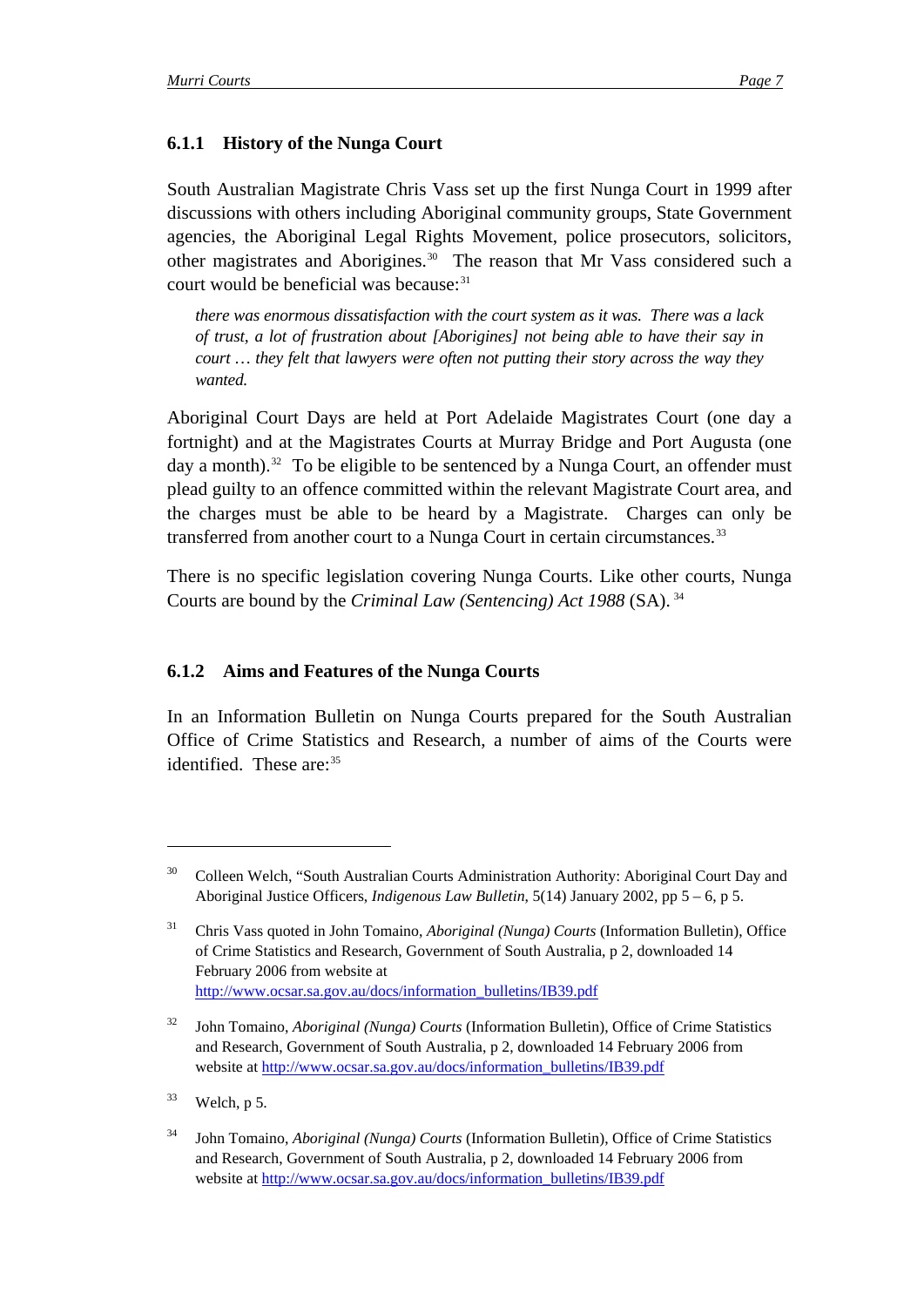- <span id="page-11-0"></span>
	- to provide a more culturally appropriate setting than mainstream courts;
	- to reduce the number of Aboriginal deaths in custody;
	- to improve court participation rates of Aboriginal people;
	- to break the cycle of Aboriginal offending;
	- to make justice pro-active by seeking opportunities to address underlying crime-related problems with a view to making a difference;
	- to recognise the importance of combining punishment with help so that courts are used as a gateway to treatment;
	- to involve victims and the community as far as possible in the ownership of the court process; and
	- to ensure that the court process is open and transparent to victims and the community at large.

To help achieve these aims, Nunga Courts differ from normal Magistrates Courts in a number of ways. In a Nunga Court, the magistrate sits at the same level as the other parties. An Aboriginal Justice Officer or a respected Aboriginal person sits beside the magistrate to advise the Court on cultural and community issues.<sup>[36](#page-11-0)</sup> Not only does the magistrate take into account the prosecutor's and defence counsel's arguments in determining the offender's sentence, but also information provided by the offender, his or her family, community members and the victim (if present) as well as a Bail Enquiry Report and other pre-sentence information.<sup>[37](#page-11-0)</sup> This enables the magistrate to more easily identify rehabilitation options than in a normal court.[38](#page-11-0)

Aboriginal Justice Officers are employed by the Magistrates Court to assist offenders, the Aboriginal community and the Court in a number of ways including helping Aborigines to meet non-custodial sentences, promoting links between the courts and Aboriginal communities, and raising the awareness of court staff and the judiciary about Aboriginal issues, social structures, culture and traditions.<sup>[39](#page-11-0)</sup>

<u>.</u>

39 John Tomaino, *Aboriginal (Nunga) Courts* (Information Bulletin), Office of Crime Statistics and Research, Government of South Australia, p 3, downloaded 14 February 2006 from website at [http://www.ocsar.sa.gov.au/docs/information\\_bulletins/IB39.pdf](http://www.ocsar.sa.gov.au/docs/information_bulletins/IB39.pdf)

<sup>35</sup> John Tomaino, *Aboriginal (Nunga) Courts* (Information Bulletin), Office of Crime Statistics and Research, Government of South Australia, pp 3 - 4, downloaded 14 February 2006 from website at [http://www.ocsar.sa.gov.au/docs/information\\_bulletins/IB39.pdf](http://www.ocsar.sa.gov.au/docs/information_bulletins/IB39.pdf)

 $36$  Welch, p 5.

 $37$  Welch, p 5.

<sup>38</sup> John Tomaino, *Aboriginal (Nunga) Courts* (Information Bulletin), Office of Crime Statistics and Research, Government of South Australia, p 5, downloaded 14 February 2006 from website at [http://www.ocsar.sa.gov.au/docs/information\\_bulletins/IB39.pdf](http://www.ocsar.sa.gov.au/docs/information_bulletins/IB39.pdf)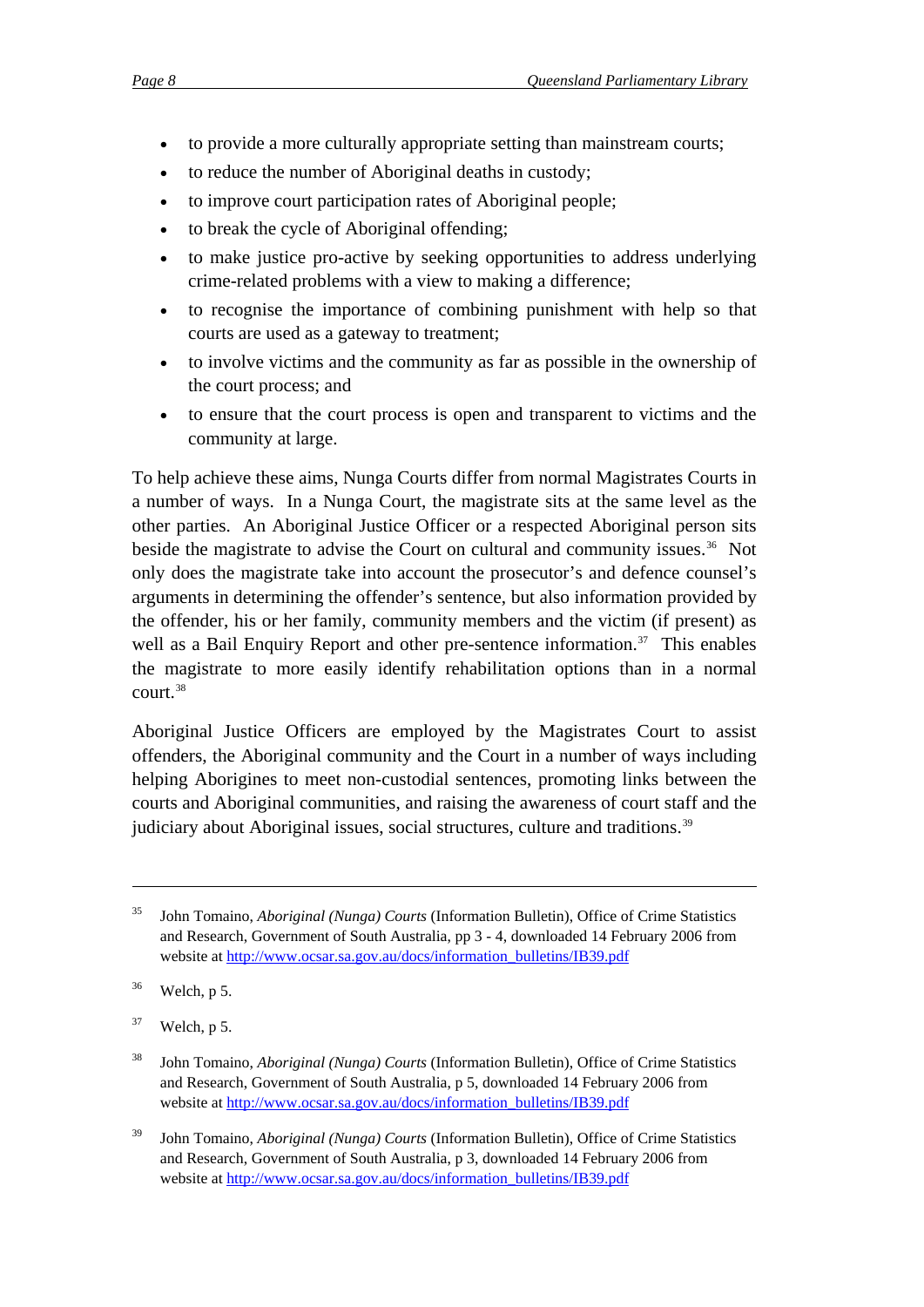#### <span id="page-12-0"></span>**6.1.3 Have Nunga Courts been Successful?**

Both the limited statistical information that is available as well as anecdotal information suggest that Nunga Courts have been successful. The Port Adelaide Magistrates Court regularly has a 90-95% attendance rate compared with rates for Aboriginal attendance in the normal Magistrates Courts of about 50%.<sup>[40](#page-12-0)</sup> It has been commented that this is because "the court is less alienating and more culturally relevant to Aboriginal people."[41](#page-12-0) In addition, the South Australian Law Society Bulletin reported that some members of the Aboriginal community feel empowered in the Court because offenders and their families are able to speak directly to the magistrate.<sup>[42](#page-12-0)</sup>

## **6.2 VICTORIA**

 $\overline{a}$ 

#### **6.2.1 Magistrates' Court (Koori Court) Act 2002 (Vic)**

In 2002, the Victorian Parliament passed the *Magistrates' Court (Koori Court) Act 2002* (Vic) to provide for the establishment of an Aboriginal Court (called a Koori Court) division of the Magistrate's Court. The Koori Court has jurisdiction when an Aboriginal offender pleads guilty to an offence which falls within the jurisdiction of the Magistrates Court, unless the offence is a sexual offence or involves a breach of an intervention order under the *Crimes (Family Violence) Act 1987* (Vic).

The *Magistrates' Court Act 1989* (Vic) requires the proceedings to be conducted with as little formality and technicality and as much expedition as possible: s 4D(4). The proceedings must be as comprehensible as possible to the defendant, his or her family and any Aboriginal person present in the court: s 4D(5). Section 4G of the *Magistrates' Court Act 1989* (Vic) allows the Magistrate in determining the offender's sentence to take into account oral statements made by an Aboriginal elder or respected person as well as reports, statements or submissions by:

<sup>40</sup> John Tomaino, *Aboriginal (Nunga) Courts* (Information Bulletin), Office of Crime Statistics and Research, Government of South Australia, p 4, downloaded 14 February 2006 from website at [http://www.ocsar.sa.gov.au/docs/information\\_bulletins/IB39.pdf](http://www.ocsar.sa.gov.au/docs/information_bulletins/IB39.pdf)

<sup>41 &#</sup>x27;Specialty courts on target – pt 2', *Law Society Bulletin* (SA), June 2001, p 31. See also John Tomaino, *Aboriginal (Nunga) Courts* (Information Bulletin), Office of Crime Statistics and Research, Government of South Australia, p 4, downloaded 14 February 2006 from website at [http://www.ocsar.sa.gov.au/docs/information\\_bulletins/IB39.pdf](http://www.ocsar.sa.gov.au/docs/information_bulletins/IB39.pdf)

<sup>42 &#</sup>x27;Specialty courts on target – pt 2', *Law Society Bulletin* (SA), June 2001, p 31.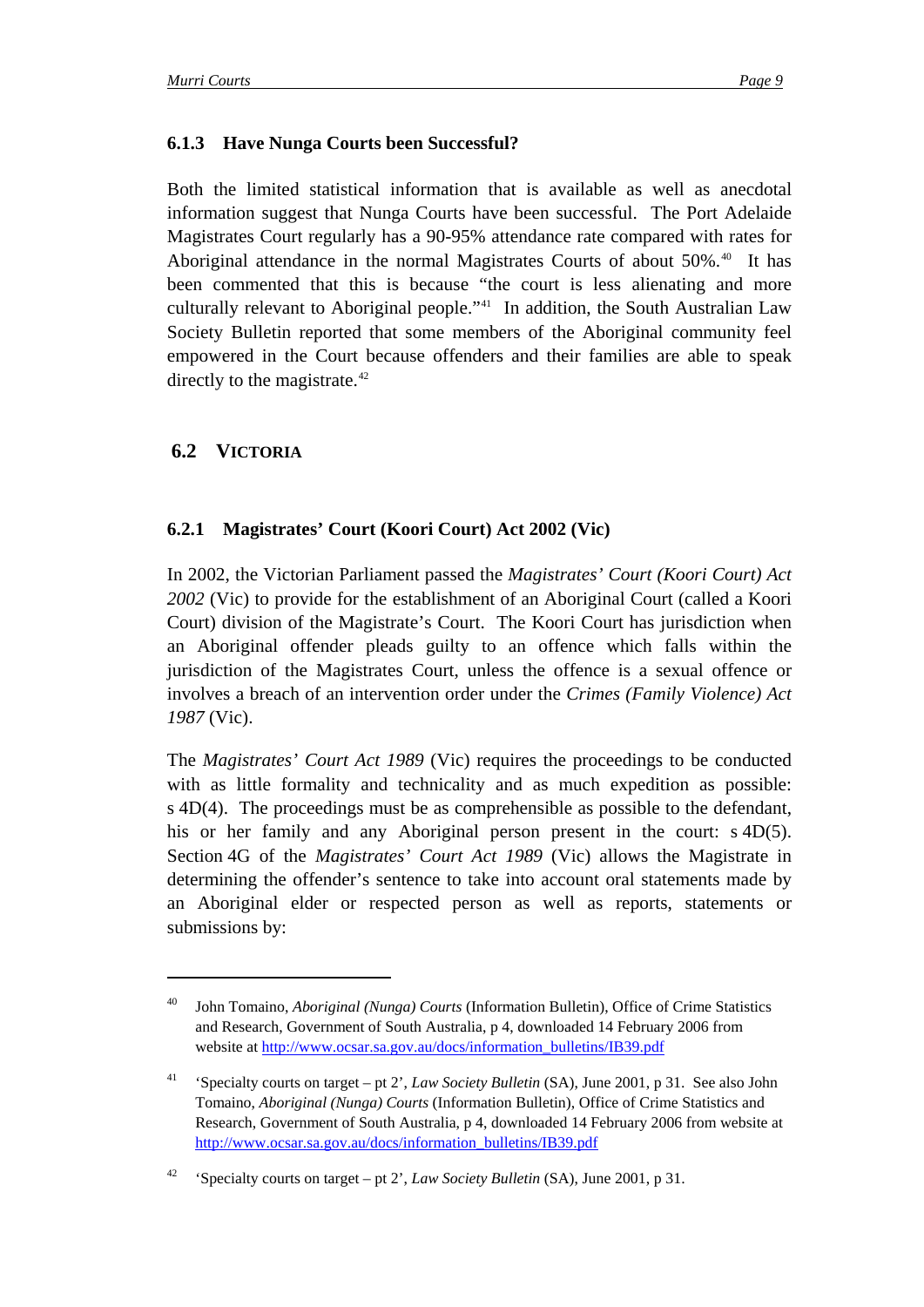- <span id="page-13-0"></span>an Aboriginal justice worker; or
- a community corrections officer; or
- a health service provider; or
- a victim of the offence; or
- a family member of the defendant; or
- anyone else whom the Koori Court Division considers appropriate.

Section 4D(6) allows the Koori Court Division to regulate its own procedure. In an article evaluating the Koori Court Division, Bridget McAsey notes:<sup>[43](#page-13-0)</sup>

*Potentially, this provision is a positive feature which could enable the Division to be developed in a responsive and innovative manner. However, the potential fluidity of procedure can also raise the issue that a move away from formal legal processes threatens the impartiality of outcomes, the right to be heard and a fair hearing generally.* 

## **6.2.2 Koori Courts**

There are currently four Koori Courts in Victoria – Shepparton, Broadmeadows, Warrnambool and Mildura<sup>[44](#page-13-0)</sup> – and a Children's Koori Court is planned.<sup>[45](#page-13-0)</sup> The primary aim of the Koori Courts is to address Aboriginal over-representation in the criminal justice system because Aborigines in Victoria are 13 times more likely to be imprisoned than non-Aboriginal people.<sup>[46](#page-13-0)</sup> In a media release, Rob Hulls, the Victorian Attorney-General stated: "The Koori Court is not about incorporating traditional law but about attempting to apply mainstream law in a more appropriate way to Koori people."<sup>[47](#page-13-0)</sup>

In a Koori Court, all participants sit around an oval table. The magistrate sits with two Elders or respected people. Alongside are an Aboriginal Justice Officer, a Correctional Services representative, the prosecutor, the offender's solicitor, the

<u>.</u>

<sup>43</sup> Bridget McAsey, 'A Critical Evaluation of the Koori Court Division of the Victorian Magistrates' Court', *Deakin Law Review*, 10(2), 2005, pp 654 – 685, p 659.

<sup>44</sup> Sam Davies, 'Warrnambool Koori Court: Improving Relations Between Indigenous People and Victoria Police', *Indigenous Law Bulletin*, 6(14), October 2005, pp 6 – 7, p 6.

<sup>45 &#</sup>x27;Australia's first children's court for Koories', Media Release from the Minister for Community Services, Office of the Attorney-General, 4 March 2004 downloaded 14 February 2005 from website at [http://www.dpc.vic.gov.au](http://www.dpc.vic.gov.au/)

 $46$  McAsey, p 661.

<sup>47 &#</sup>x27;Australia's first children's court for Koories', Media Release from the Minister for Community Services, Office of the Attorney-General, 4 March 2004 downloaded 14 February 2005 from website at [http://www.dpc.vic.gov.au](http://www.dpc.vic.gov.au/)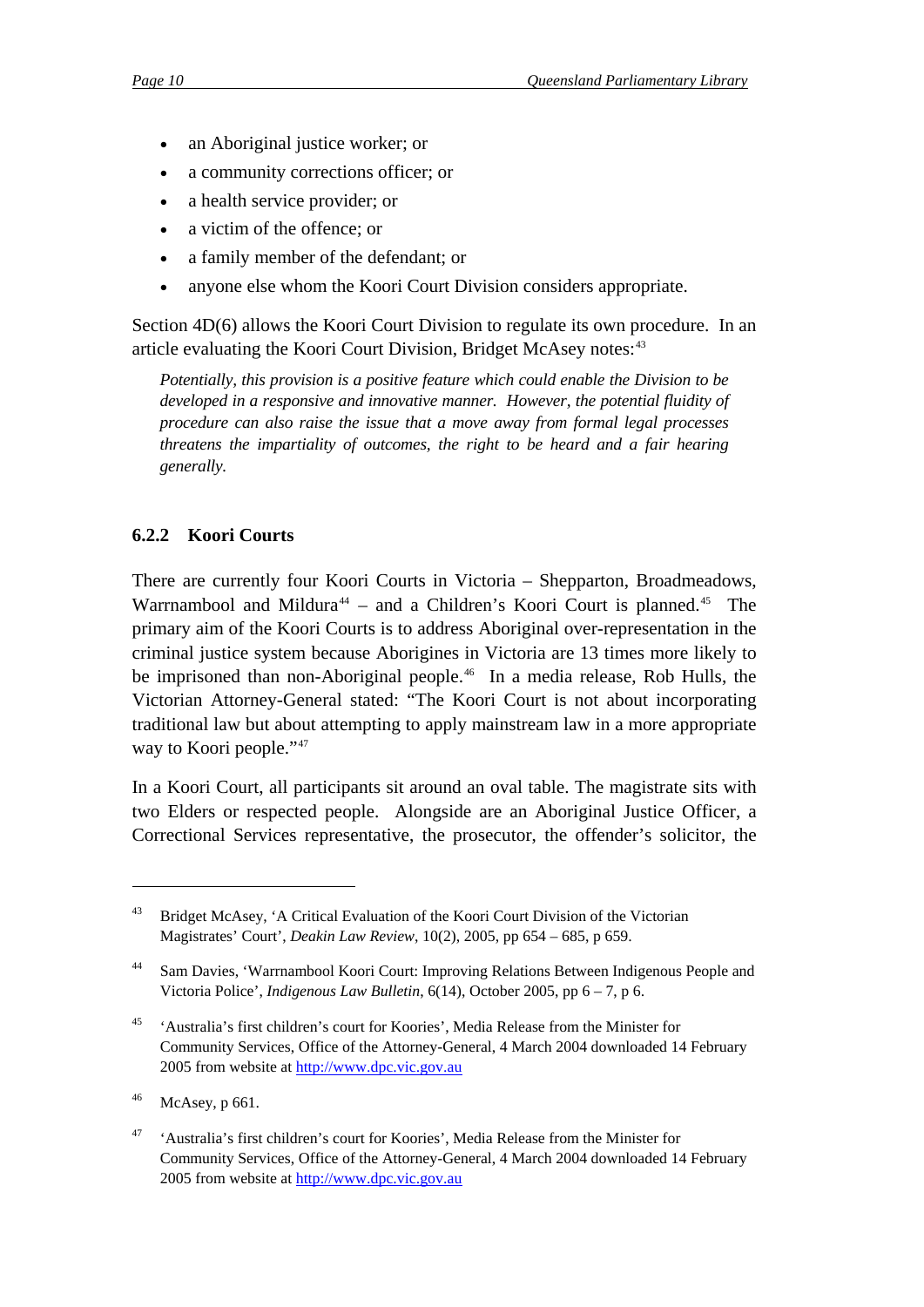<span id="page-14-0"></span>offender and a member of the offender's family or another person who is in attendance to support the offender. McAsey states:<sup>[48](#page-14-0)</sup>

*The main purpose of having all these people in Court is to encourage the Offender and members of the Koori community to have a voice, to hopefully not feel marginalised or alienated by the process and to give the Offender's criminality a context which helps the Division carry out its unique approach to sentencing*.

In her article, McAsey addresses some of the criticisms of the Koori Court Division. These criticisms include:

- that the Koori Court is a "soft option";<sup>[49](#page-14-0)</sup>
- there is a weakened role for the offender's solicitor which may mean that legal considerations are given insufficient weighting; $50$
- if service providers are not nearby, it reduces the chances of offenders successfully completing their Orders; $51$
- the requirement to plead guilty may mean that some offenders make false guilty pleas to be sentenced by the Koori Court; $52$  and
- some legal representatives are not aware of the Koori Court.<sup>[53](#page-14-0)</sup>

McAsey, however, is positive about the impact of the Koori Courts, particularly concerning the role of the Elders.<sup>[54](#page-14-0)</sup>

#### **6.3 NEW SOUTH WALES**

#### **6.3.1 Circle Sentencing**

The New South Wales government introduced Circle Sentencing in 2002 following recommendations from the NSW Aboriginal Justice Advisory Committee and the NSW Law Reform Commission.[55](#page-14-0) The Circle Sentencing program "is based on the

- 50 McAsey, p 660.
- 51 McAsey, p 680.
- 52 McAsey, p 684.
- 53 McAsey, pp 680 681.
- 54 McAsey, p 681.
- $<sup>55</sup>$  Harris, p 32.</sup>

<sup>48</sup> McAsey, pp 659 - 560.

<sup>49</sup> McAsey, p 681.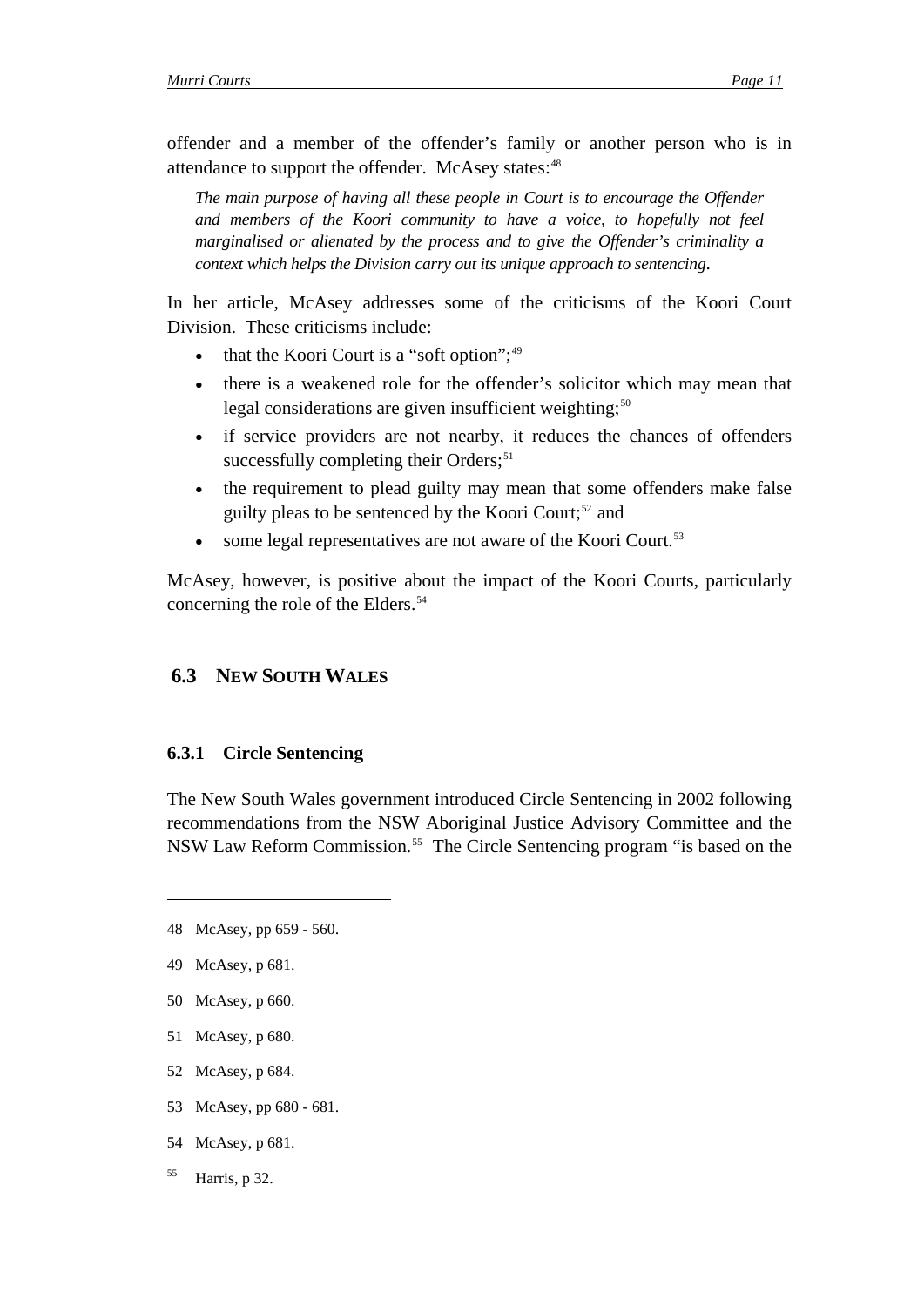<span id="page-15-0"></span>Canadian model that requires the offender to face their victims and explain their behaviour before tribal experts in an informal group sentencing circle."[56](#page-15-0) Circle Sentencing is used in New South Wales for sentencing Aboriginal offenders who plead guilty or are found guilty of an offence.<sup>[57](#page-15-0)</sup> The Aboriginal Justice Advisory Council stated that Circle Sentencing is "designed for more serious or repeat offenders and aims to achieve full community involvement in the sentencing process'.[58](#page-15-0)

Circle Sentencing is not held in a Magistrates Court; it is held in a place which is "more culturally appropriate for the offender and the Indigenous community".<sup>[59](#page-15-0)</sup> Offenders must apply to appear before the Circle which has the full sentencing powers of a Magistrates Court.<sup>[60](#page-15-0)</sup> Participants in Circle Sentencing include community Elders, the magistrate, the offender, the offender's family or support persons, the victim, the victim's family or support persons, defence counsel and the police prosecutor.[61](#page-15-0) Observers are unable to watch unless given permission by the magistrate and elders. The participants, who sit in a circle, work out an appropriate sentence for the offender. The Circle reconvenes on the matter a few months later to assess the offender's progress. $62$ 

The Sentencing Circle operates at eight locations in New South Wales. The aims of the program are set out in Schedule 4 (Circle Sentencing Intervention Program) of the *Criminal Procedure Regulation 2005*. The objectives include:

- including members of Aboriginal communities in the sentencing process;
- increasing the confidence of Aboriginal communities in the sentencing process;
- providing more appropriate sentencing options for Aboriginal offenders;
- increasing the awareness of Aboriginal offenders of the consequences of their offences on their victims and the Aboriginal communities to which they belong; and

<u>.</u>

- 58 Marchetti and Daly, p 3.
- 59 Marchetti and Daly, p 3.
- <sup>60</sup> Crime Prevention Division Attorney-General's Department of NSW, 'Crime Prevention: Circle Sentencing', *2005 Fact Sheet*, November 2005 downloaded 30 March 2006 from website at [http://www.lawlink.nsw.gov.au](http://www.lawlink.nsw.gov.au/)
- $^{61}$  Harris, p 33.
- $62$  Marchetti and Daly, p 3.

<sup>56</sup> Harris, p 33.

<sup>57</sup> Seranie Gamble, 'Criminal Justice Initiatives for Indigenous Offenders', *Indigenous Law Bulletin*, 6(14), October 2005, pp 8 – 9, p 8.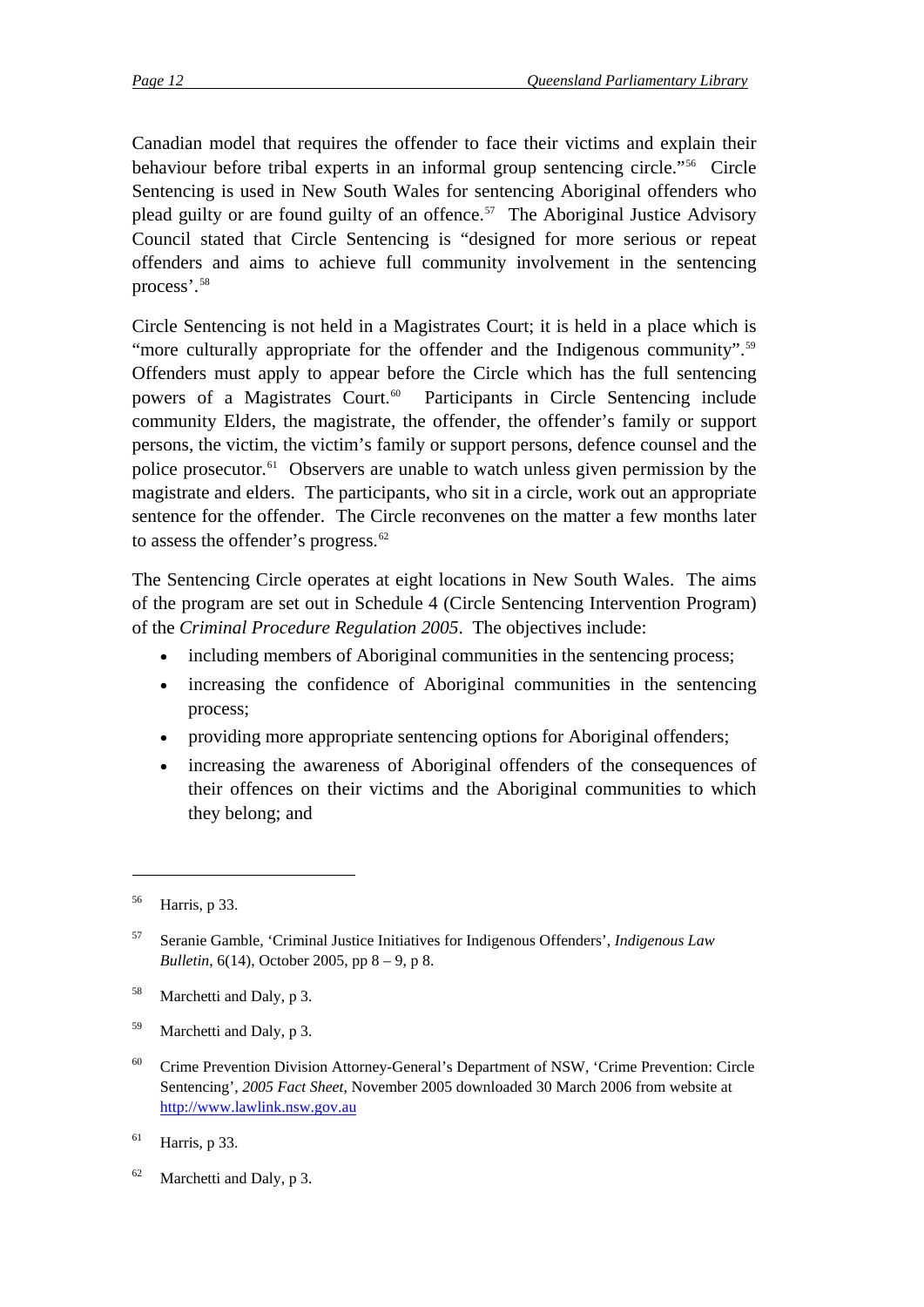<span id="page-16-0"></span>reducing recidivism in Aboriginal communities.

A review of the Nowra Sentencing Circle concluded that it had been a success (even though only thirteen cases had been heard). Amongst other observations, the review stated: "Facing one's own community – respected people who have known the offender his or her life – is the most powerful aspect of this process." $63$ 

## **6.4 AUSTRALIAN CAPITAL TERRITORY**

## **6.4.1 Ngambra Circle Sentencing Court**

A trial of the Ngambra Circle Sentencing Court was commenced in May 2004 in the Australian Capital Territory.<sup>[64](#page-16-0)</sup> The Court sentences Aboriginal and Torres Strait Islander persons who have pleaded guilty to an offence that can be heard by a magistrate.<sup>[65](#page-16-0)</sup>

A magistrate, the offender, prosecutor, four members of a Community Panel and the Circle Sentencing Court Coordinator participate in the Sentencing Circle. Other people such as a member of the offender's family, or a support person, any legal representative of the offender, the victim and his or her support person may also be involved. The participants, who sit in a circle, reach a consensus on a sentence.<sup>[66](#page-16-0)</sup>

## **6.5 NORTHERN TERRITORY**

In the Northern Territory, certain statutes, such as the *Sentencing Act* (NT) recognise Aboriginal customary law in sentencing; therefore the courts may take "payback" into account when sentencing an offender. "Payback", such as spearing in the thigh, is punishment for an offence under traditional law.

 $^{63}$  Harris, p 33.

 $64$  Gamble, p 8.

 $65$  Gamble, p 8.

 $66$  Gamble, p 8.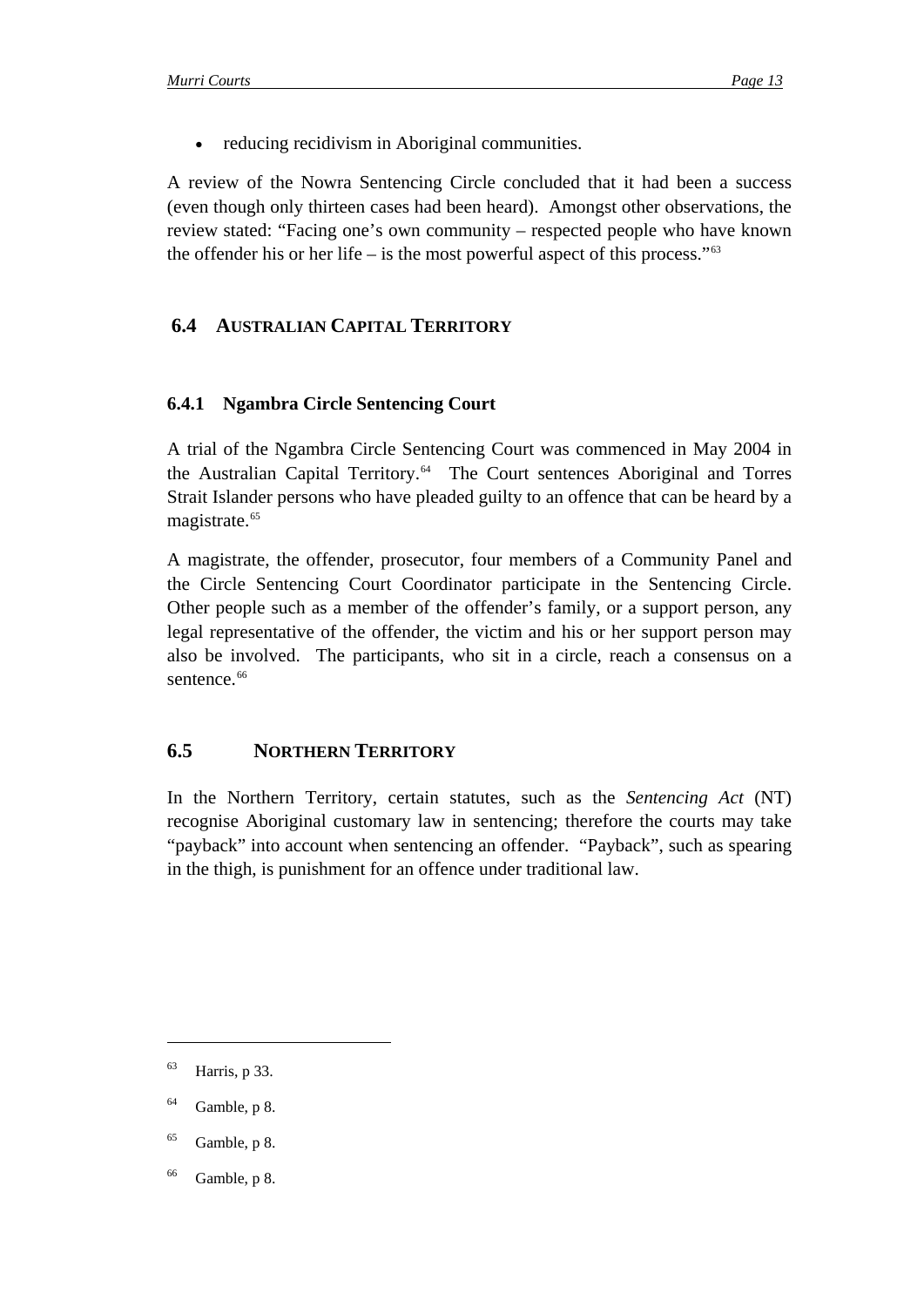1

## <span id="page-17-0"></span>**7 CONCLUSION**

Queensland's Murri Courts were modelled on South Australia's Nunga Courts which have been very successful in improving the attendance rate of offenders. $67$ While there have been criticisms of the Murri Courts, such as leniency and divisiveness, many are in favour of the Courts because they allow better communication between the magistrate and the defendant than in a normal Magistrates Court, they are less intimidating for the offender, and appropriate penalties are imposed.

In describing the Murri Court at a Bar Practice Course, Judge MP Irwin, Chief Magistrate, stated:<sup>[68](#page-17-0)</sup>

*There is more of a feeling than normal in court that you actually understand the problems the person before you has. There is also a feeling that when you are sentencing the person that your words are not just empty words that are floating out through the windows and open doors never to be thought of or heard again, but they are actually being taken in by the person that you are addressing. That's not to say that in appropriate cases people won't be sentenced to terms of imprisonment and it's important to bear in mind that the magistrate is not abrogating his or her sentencing discretion. The magistrate is simply seeking advice from people who understand the cultural background of the people who are appearing before them and are imposing sentences which are consistent with the sentencing principles under the Penalties and Sentences Act. But it is an innovative approach which is proving very effective in terms of reoffending by aboriginal people.* 

<sup>67</sup> Department of Justice and Attorney-General, *The Murri Court*, Fact Sheet C11, May 2005, p 1 downloaded on 14 February 2006 from website at [http://www.justice.qld.gov.au](http://www.justice.qld.gov.au/)

<sup>68</sup> Judge MP Irwin, Chief Magistrate, 'Queensland Magistracy – Past Present and Future", Bar Practice Course, 23 July 2004, p 9, downloaded on 24 February 2006 from website at [http://www.courts.qld.gov.au](http://www.courts.qld.gov.au/)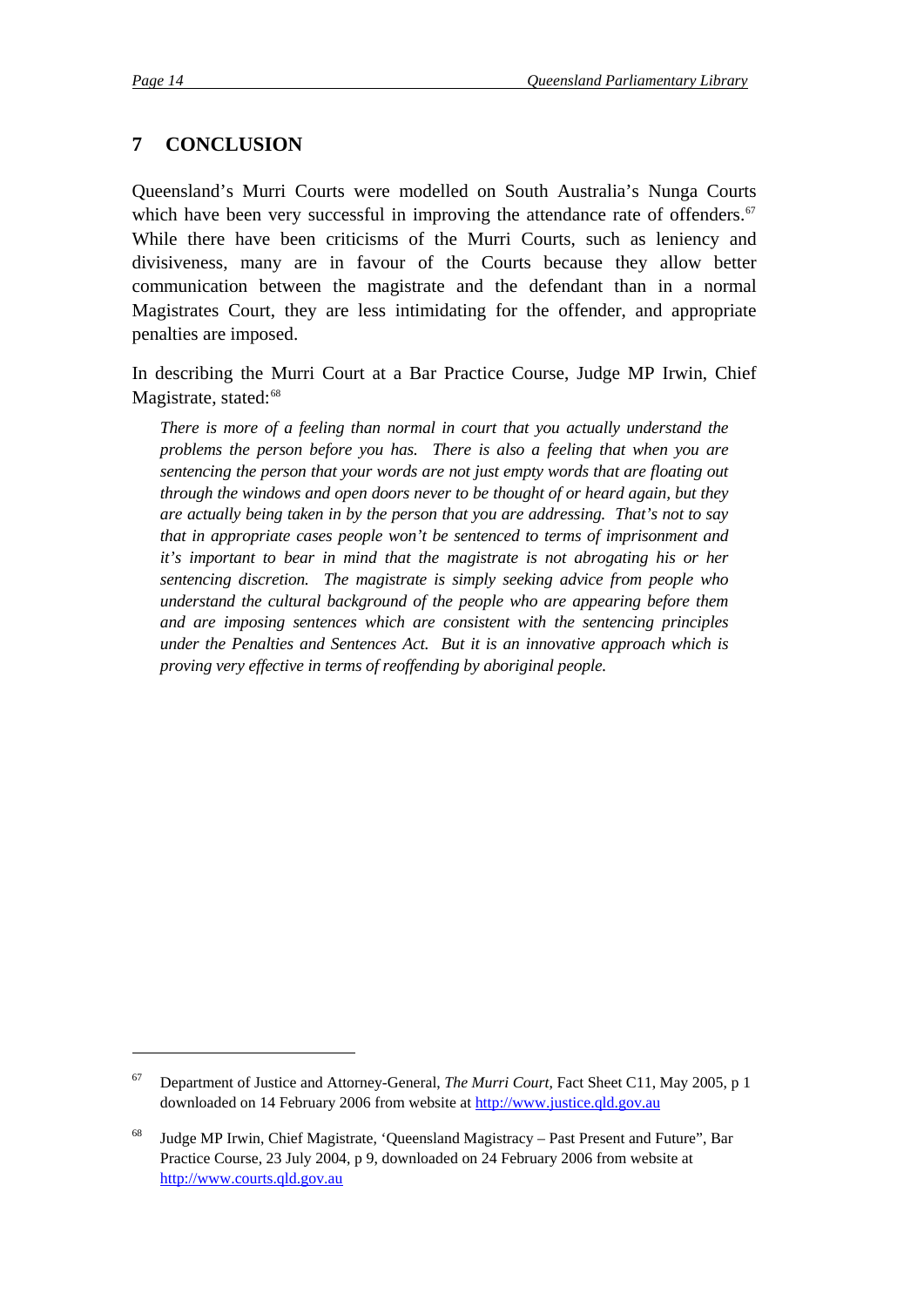#### <span id="page-18-0"></span>**RECENT PARLIAMENTARY LIBRARY RESEARCH PUBLICATIONS 2006**

|  |  | <b>RESEARCH BRIEFS</b> |
|--|--|------------------------|
|--|--|------------------------|

| RBR2006/01 | The Food Bill 2005 (Old)                                            | Feb 2006 |
|------------|---------------------------------------------------------------------|----------|
| RBR2006/02 | Disability Services Review- The Disability Services Bill 2005 (Old) | Feb 2006 |
| RBR2006/03 | Industrial Manslaughter                                             | Feb 2006 |
| RBR2006/04 | Majority Jury Verdicts in Criminal Trials                           | Mar 2006 |

*Research Papers are available as PDF files:* 

- *to members of the general public the full text of Research briefs is now available on the parliamentary web site, URL, [www.parliament.qld.gov.au/publications](http://www.parliament.qld.gov.au/publications)*
- [www.parliament.qld.gov.au/Library/Query.exe](http://www.parliament.qld.gov.au/Library/Query.exe) e-Documents & e-Articles Quick display of Library's research publications

A Subject Index to Research Publications is available at the following site:

www.parliament.qld.gov.au/view/publications/publications.asp?area=research&LIndex=4&SubArea=s\_aborigines&Bindex=0&Barea=search Parliamentary Library - Research Publications & Resources Telephone (07) 3406 7108 Orders may be sent to Karen Sampford, [Karen.Sampford@parliament.qld.gov.au](mailto:Karen.Sampford@parliament.qld.gov.au)